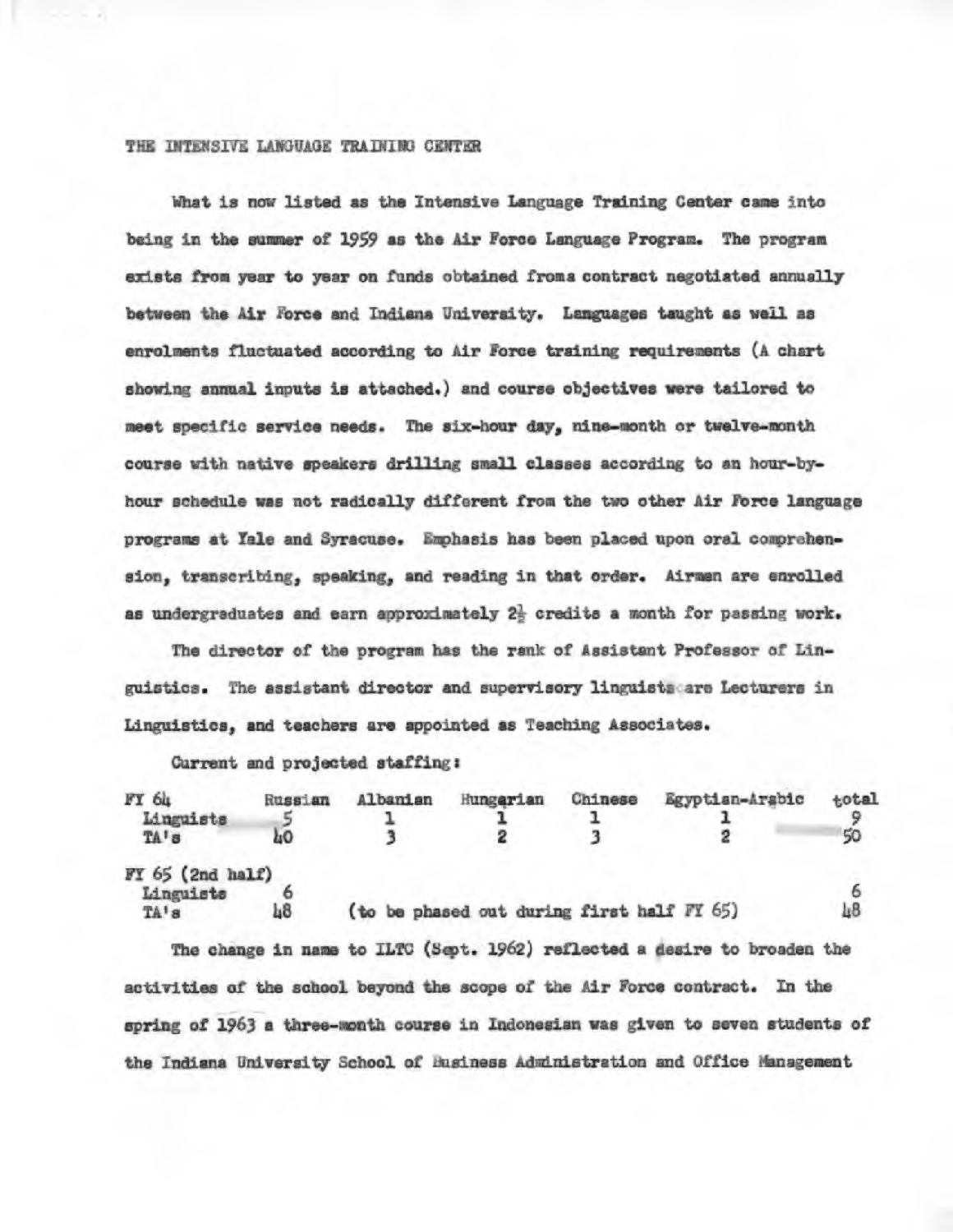**rho were being prepared under a Ford Foundation grant to establish an Office Management training program in Jakarta. In the spring and summer of 1963 two groups of Peace Corps trainees numbering 60 and 70 were each given three**  months of training in Thai. Both programs were organized and staffed on **relatively short notice.** 

**The experience of these first ventures was encouraging, contractors were pleased, and it was demonstrated that ILTC facilities could be mobilised rapidly to supply intensive language training to meet specific requirements. But, in view of further expansion along these lines, it was felt that ILTC**  should be integrated more into the academic life of the university. Consequent**ly, in the late summer of 1963 ILTC was placed administratively under the newly formed aepartment of Lincuistics. Plana affecting ILTC for FY65 have not yet been completed but the trend resulting from the change in command is expected to point in the direction of a more academic orientation. Some examples of**  this trend might be: achieving research capability by adding a faculty posi**tion of the Ph.D. level, an increased allowance for materials development, an upgrading in teacher qualifications and salaries, additional electronic sound equipment to facilitate experimentation, and cooperation with other divisions of the university where areas of mutual benefit might be indicated.** 

**Another administrative change that acted to reduce direct Air Force influence on course offerings at ILTC occurred outside the university. The Defense Lamgnage Institute was established by the Department of Defense to direct the language training efforts of all of its components. Among the stated objectives were increased efficiency and economy through standardization and centralized control. As of July 1, 1963, the Air Force no longer contracted directly with Indiana University but rather submitted its requirements**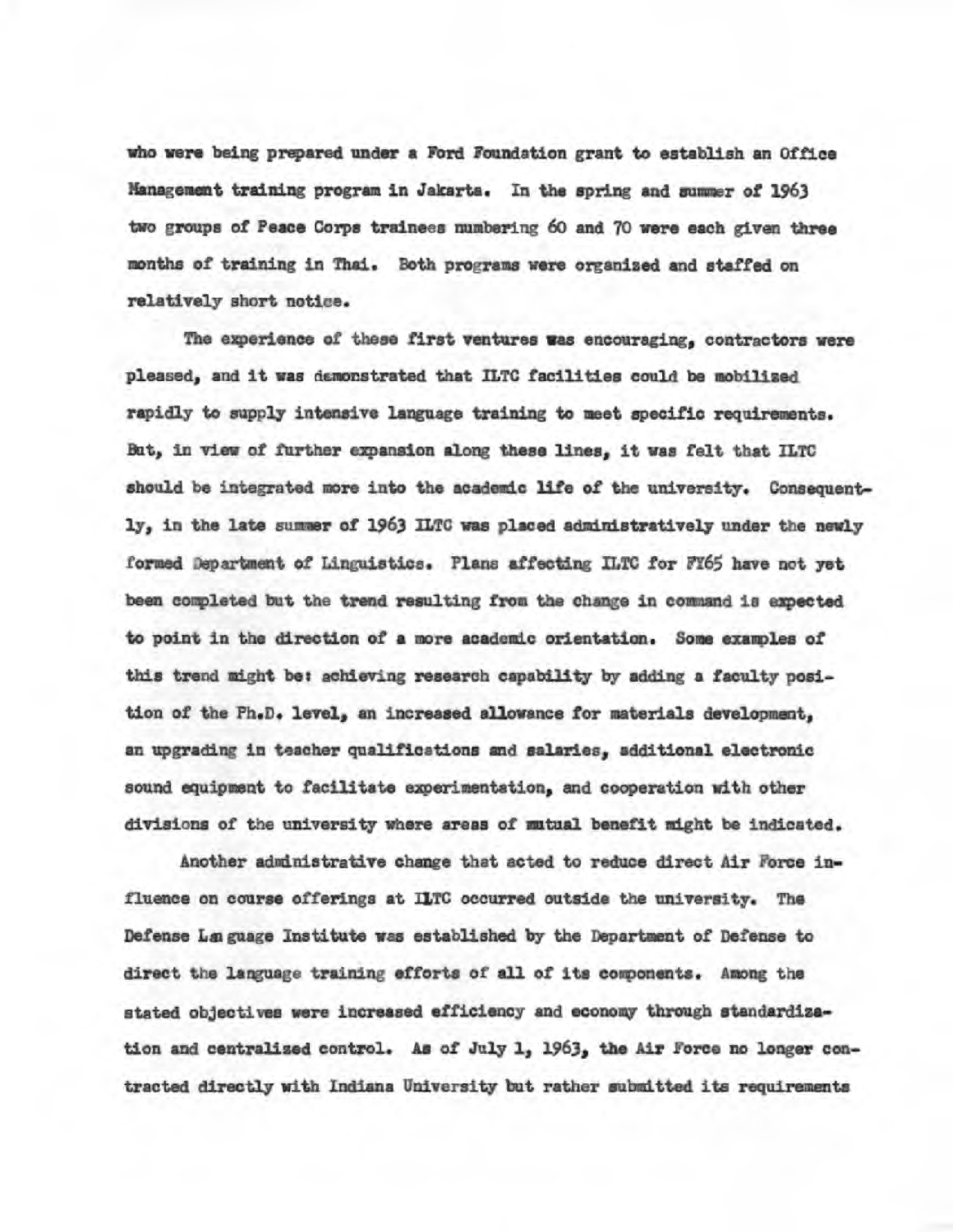**to DLI which decided how they were to be met. The economy drive began with a move to consolidate the smaller language programs at DLI - West Coast (Presidio of Monterey). Syracuse and Yale were soon stripped of all but their major Air Force Language programs. Indiana was the last of the contract schools to be affected out by the end of this calendar year ILTC will be teaching only Russian having lost Chinese (fay), Hungarian and Albanian (Nov.) and egyptian-Arabic (Dec.). On the bright side, DLI promotes teaching practices in keeping**  with the modern audio-lingual approach. The Air Force on the other hand had **not included speak-ing among its requirements** but had **specified rather narrow skills such as comprehension of specialized vocabulary through static and rapid comprehension of a series of numbere.** Also **refreshing was a recently indicated interest on the part of DLI in supporting research projects that would bear on language teaching problems generally.** 

**Much of the value of ILTC to the university lies in the variety of the languagea taught and the experience gained in organizing and staffing these courses. This value will certainly decrease with the lose of the less commonly**  t<sub>a</sub>ught language programs unless the diversity is regained by acquiring or **assisting in the operation of other language programs** or **funds are made available to provide personnel and facilities to undertake research leading to inproved teaching materials and methocia. With regard to the former, other departments are invited to explore ways in which ILTC** facilities might **he**  fruitfully utilised to assist them in the university's participation in intermational activities.

Some possibilities for consideration: a) Regular or ad-hoc intensive **language** training programs for **the Peace Corps, other governmental agencies, and business enterprises involved in foreign operations. The African or E. Asian**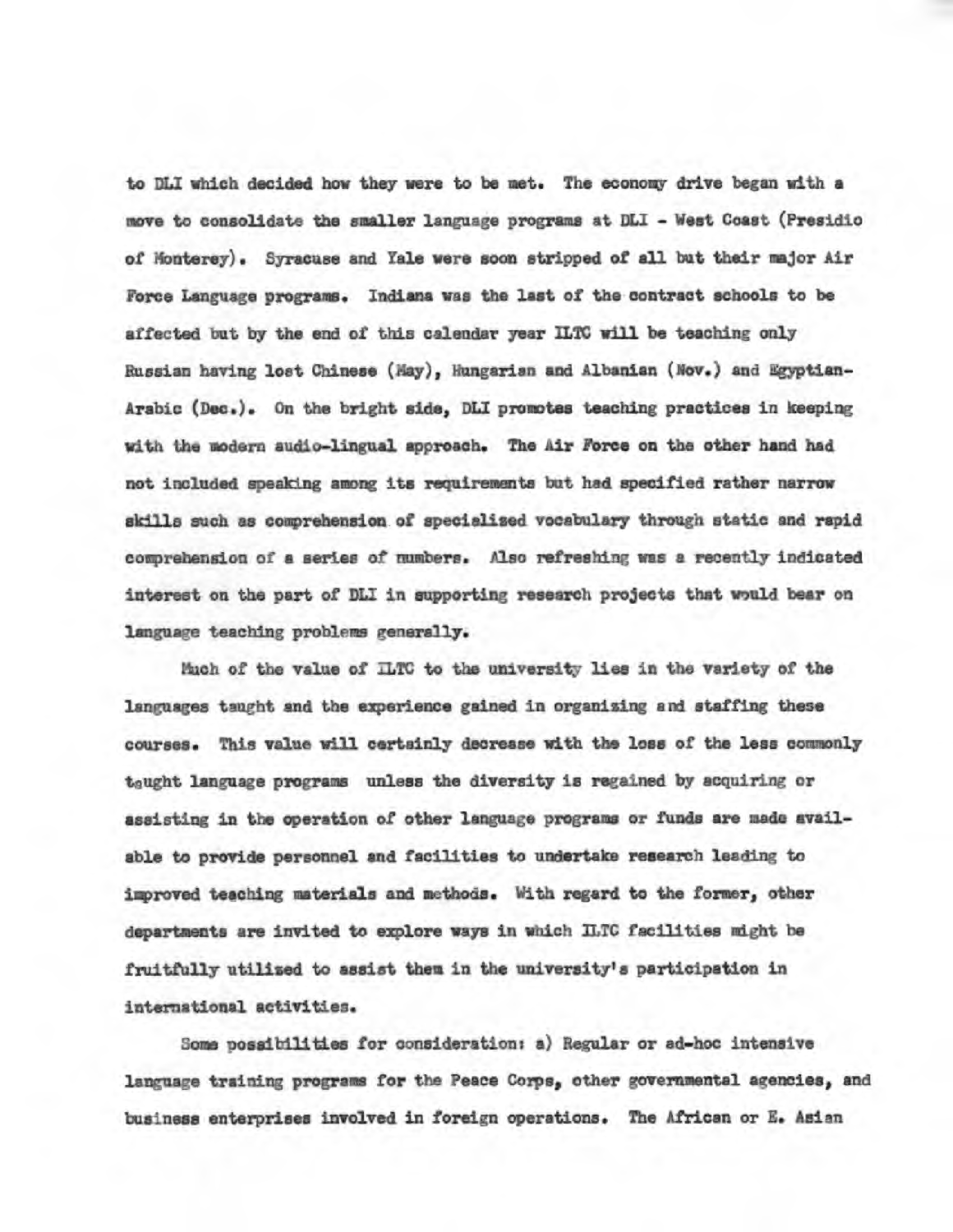**languages, which are not offered on an intensive basis elseehere, might provide languages, which are not offered on an intensive basis elsewhere, might provide the best opportunity to utilize ILTC facilitiee in this area. b) Liaison with the best opportunity to utilize ILTC facilities in thin area. b) Liaison with**  committees on university and high school student exchanges and study-abroad **plans to provide intensive oral drill in the language whenever facilities are plans to provide intensive oral drill in the language whenever facilities are not readily available elsewhere. c) Coordination with the Audio Learning not readily available elsewhere. c) Coordination with the Audio Learning Center in producing and stocking recorded language materials, particularly Center in producing and stocking recorded language materials, particularly in the exotic languages. in the exotic languages.** 

**Areas in which research might usefully be undertaken: Areas in which research might usefully be undertaken:** 

- **a) Development of programmed, self-instructional language materials. of programmed, self-instructional language materials.**
- **b) Research in conjunction with the Psychology Department in the field of Researcn in conjunction with the Psychology Department in the** field **of verbal learning.**
- **c) Development of oral testing and grading techniques. c) Development of oral testing and grading techniques.**
- *d) Correlation* **studies of motivation, aptitude, and performance. d) Correlation studies of motivation, aptitude, and performance.**
- **e) Cooperation with the Audio-Visual Center in the scripting and production e) Cooperation with the Audio-Visual Center in the scripting and production of language teaching sound films to be shot abroad. of language teaching sound films to be shot abroad.**